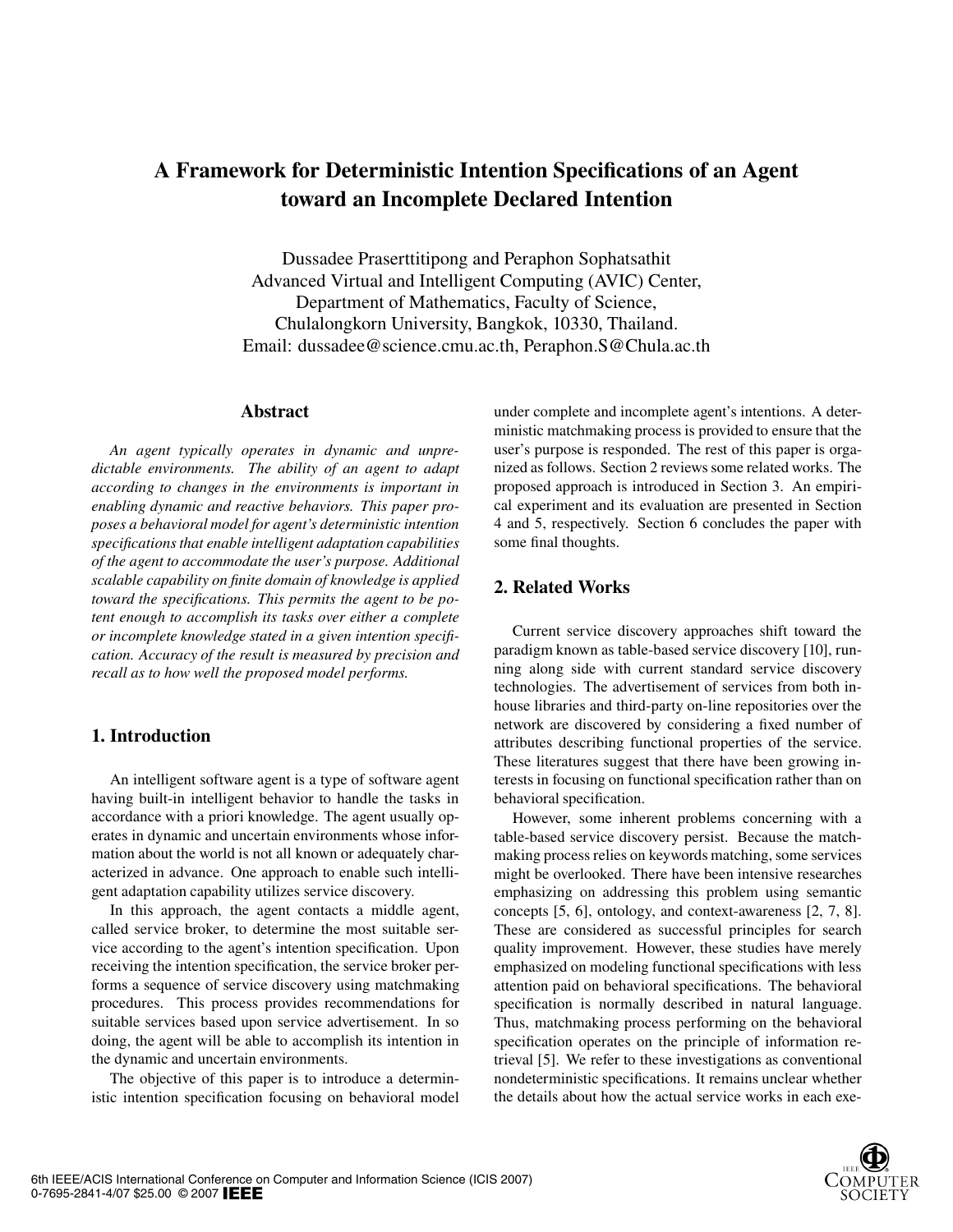cution step covering the user's intention. Such loose or lack of concern on service behavior often leads to nondeterministic agent execution.

It would seem, therefore, that further investigations are needed in order to arrive at some forms of deterministic capability given a conventional intention specification model. We will look into design time deterministic service discovery. Special attention will be paid on deductive service discovery [3, 11] which aims at expressing the service behavior and semantics using formal specification and logic modeling, respectively. These specifications are formally represented [9] so as to facilitate a more practical matchmaking process.

# 3. Proposed Approach

There are two underlying processes in the proposed service discovery mechanism, i.e., service specification advertising and deterministic behavioral elicitation algorithm. The former is a service specification advertisement focusing on how to advertise the service, while the latter is a deterministic behavioral elicitation algorithm that focuses on how to select the most suitable service. Once service specification advertisement is established, the algorithm will aid in matching suitable service to behaviorally adapt the agent's intention specifications. Performance measure of service matching and adaptation are assessed by precision and recall. Details of the proposed approach will be elucidated in the sections that follow.

# **3.1. Fundamentals**

The emphasis of this research rests on the notion of conventional nondeterministic specification. There are two crucial points that need to be addressed.

1. In order to overcome an infinite set of possible actions, all elements in the set of possible actions are reduced to user's attitude toward a particular decision criterion. The definition of attitude is defined in [4] as follows:

> Attitude can be defined as a predisposition that is learned in order to respond in a consistent way, either in favorable or unfavorable manner toward a specific object.

Hence, the qualitative judgment of each condition statement is formalized by a bipolar attitude scale as favorable and unfavorable classes toward the agent's decision (that is formulated from the users attitude) acting on behalf of the user. In so doing, possible actions stating in this proposed behavioral specification model can be narrated in discrete or finite terms. Obviously, using discrete/finite terms is more practical than descriptive/infinite terms. The necessary preamble assumption of this proposed approach stipulates that an infinite set of possible actions could be reduced to a corresponding finite set of values or categories.

2. The problem of indescribable situation brings about exceeded capabilities of a complete service advertisement comparing with an incomplete agent intention specification. This is due to some situations where results could fall outside the boundaries of the agent intention specification. These situations, in many cases, tend to be indescribable situations for the agent. In addition, conventional deterministic matching is performed over fixed number of attributes, or white box specification in this literature. Any unspecified or new attributes are considered indescribable which, from theoretical standpoint, must be extended (scaling) to accommodate the extraneous matching requirements. Unfortunately, scalable capability is unlikely to carry out. Such a limitation imposes difficulties in dealing with those indescribable situations.

In this paper, an ordinary deterministic white box specification, which can be either a complete or an incomplete specification, is normalized to a proposed deterministic behavioral specification. The proposed specification, or a deterministic gray box specification, is originated from a machine learning process, hereafter referred to as a normalized deterministic behavior specification. Learning parameters characterizing a service behavior are obtained from neural network techniques. These parameters are embedded as the attribute values of the proposed specification.

Before any matchmaking commences, complete deterministic white box specifications with new or unknown decision making situations are inducted from the learning parameters. These forthcoming specifications are called scaled deterministic white box specifications. Further denotation of the agent intention specification becomes  $\beta$  and the service advertisement is referred to as  $\pi$ . Both scaled- $\beta$  and scaled- $\pi$  are arranged in matrix format of unequal size. These matrices are transformed by the proposed algorithm to equal-sized matrices. Consequently, the indescribable problems become scaled intention specification. Four essential definitions are established to facilitate subsequent derivation as follows:

Definition 1 *A white box deterministic intention specification*

Let  $\mathcal{I}^{WB}$  denote a white box deterministic intention specification of either  $\beta$  or  $\pi$ . This specification is defined as  $(\delta, \Omega)$ , where  $\delta$  is an  $\alpha \times \mathcal{N}$ matrix.  $N$  is the number of common concerning attribute values. If the  $i^{th}$  attribute value represents the concerning attribute of the  $i^{th}$  condition,

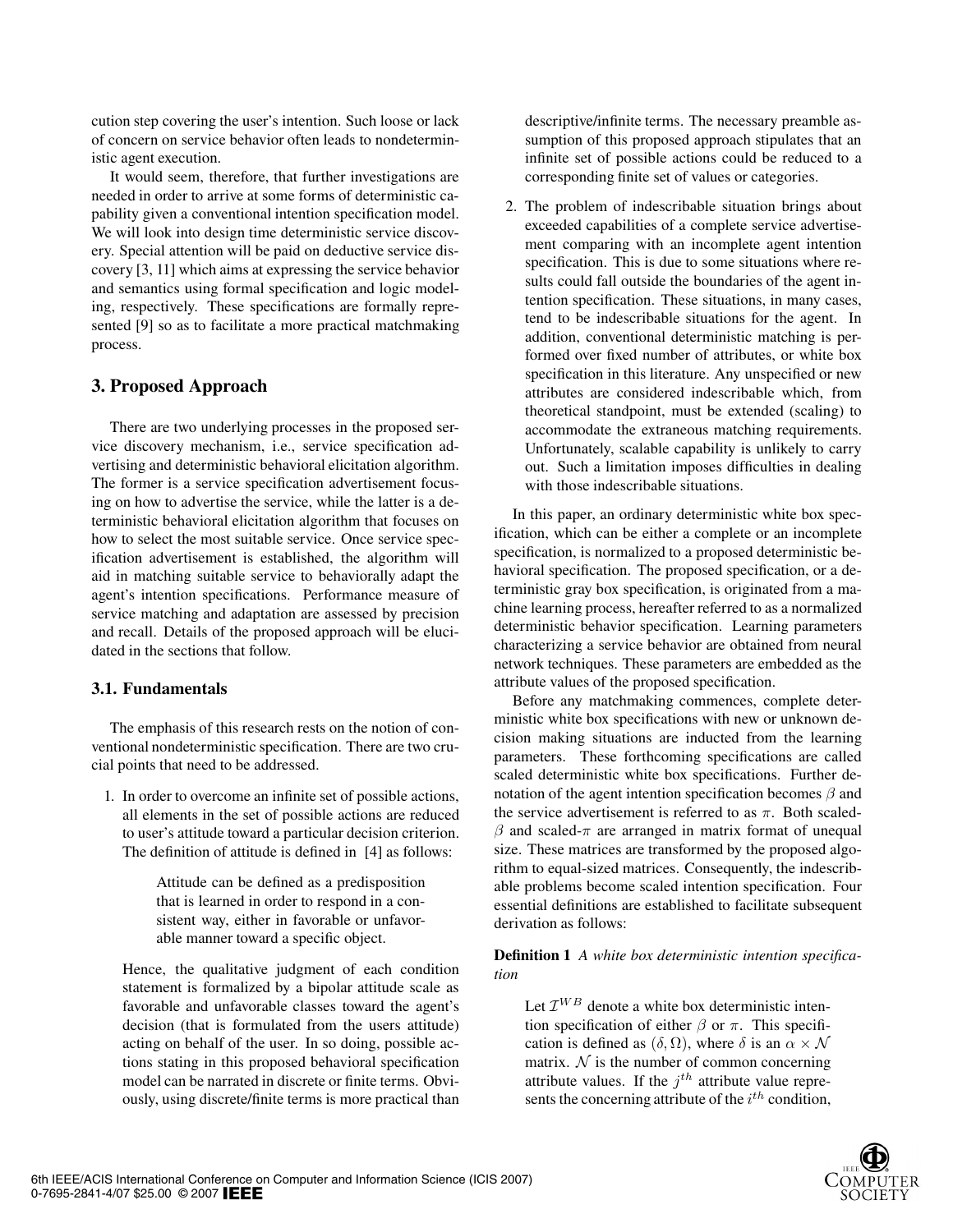$\delta(i, j)$  is set to 1. Otherwise,  $\delta(i, j)$  is assigned with 0. Similarly, for any  $i^{th}$  row in an  $\alpha \times 1$  matrix  $\Omega$ ,  $\Omega(i)$  represents a class of actions (the  $i^{th}$ row of  $\Omega$ ) which are relevant to a condition statement  $\delta(i)$ .  $\Omega(i)$  is set to 1 if  $\delta(i)$  is FV Class, otherwise  $\Omega(i)$  is 0.

In case of a complete deterministic white box specification, all possible situations must be specified or assessed with their relevant actions. Thus, the variable  $\alpha$  is equal to the number of all possible situations  $M$ . By contrast, an incomplete deterministic white box specification whose partial situations are specified with their relevant actions, the variable  $\alpha$  is equal to the number of declared situations.

#### Definition 2 *A deterministic gray box specification*

Let  $\mathcal{I}^{GB}$  denote a deterministic gray box specification of either  $\beta$  or  $\pi$ . This specification comprises a 2-tuple defined as  $(W, b)$ , where W represents an adjusted learning weight matrix and b represents an adjusted learning bias matrix.

For an instance of  $\mathcal{I}^{GB}$ , say a, the general notation is  $\mathcal{I}_a$ (rather than  $\mathcal{I}_{a}^{GB}$  for brevity). Thus,  $I_{\beta}$  and  $I_{\pi}$  mean deterministic gray box specifications of  $\beta$  and  $\pi$ , respectively.

#### Definition 3 *A compatible degree*

A compatibility degree of reusing a  $\mathcal{I}_b$  in place of  $\mathcal{I}_a$ , hereafter referred to as  $\Theta^{\mathcal{I}_a,\mathcal{I}_b}$ , can be calculated as follows:

$$
\Theta^{\mathcal{I}_a,\mathcal{I}_b} = \frac{\sum_{i=1}^{\alpha} \Theta_i^{\mathcal{I}_a,\mathcal{I}_b}}{\alpha} \times 100 \tag{1}
$$

where  $\alpha$  denotes the number of the describable cases which can be assessed by a minimum value between  $\alpha^{I_a}$  and  $\alpha^{I_b}$ .  $\Theta^{I_a, I_b}$  is the percentage of compatible degree between  $\mathcal{I}_a$  and  $\mathcal{I}_b$  (how many elements of  $\mathcal{I}_a$  match/similar to  $\mathcal{I}_b$ ). The compatibility value for the  $i^{th}$  conditional statement,  $\Theta_i^{\mathcal{I}_a, \mathcal{I}_b}$ , can be expressed as follows:

$$
\Theta_i^{\mathcal{I}_a, \mathcal{I}_b} = \begin{cases} 1 & \text{if } \mathcal{I}_a. \Omega(i) = \mathcal{I}_b. \Omega(i) \\ 0 & \text{otherwise} \end{cases} \tag{2}
$$

where  $\mathcal{I}_a.\Omega(i) = \mathcal{I}_b.\Omega(i)$  if either  $\mathcal{I}_a.\Omega(i) \in$  $FV$  and  $\mathcal{I}_b.\Omega(i) \quad \in \quad FV$  or  $\mathcal{I}_a.\Omega(i) \quad \in$  $UFV$  and  $\mathcal{I}_b.\Omega(i) \in UFV$ , and  $\Theta_i^{\mathcal{I}_a,\mathcal{I}_b} \in [0:$ 1].

#### Definition 4 *A resemblance degree*

A resemblance degree,  $\Gamma^{\mathcal{I}_a,\mathcal{I}_b}$ , is the ability for preserving principal characteristics of  $\mathcal{I}_a$  in comparison with  $\mathcal{I}_b$ . This degree can be calculated as follows:

$$
\Gamma^{\mathcal{I}_a,\mathcal{I}_b} = 1/[1 + \nabla_{\mathcal{E}}^{\mathcal{I}_a,\mathcal{I}_b}] \tag{3}
$$

where  $\nabla_{\mathcal{E}}^{\mathcal{I}_a,\mathcal{I}_b}$  is a discrepancy degree. The discrepancy degree is assessed from the difference between the capabilities stated in  $\mathcal{I}_a$  and  $\mathcal{I}_b$  which can be determined by the following equation

$$
\nabla_{\mathcal{E}}^{\mathcal{I}_a, \mathcal{I}_b} = \sum_{i=1}^n \left[ e^{[\mathcal{E}^{\mathcal{I}_a}(j) - \mathcal{E}^{\mathcal{I}_b}(j)]} \times \left| \mathcal{P}^{\mathcal{I}_a}(j) - \mathcal{P}^{\mathcal{I}_b}(j) \right| \right] (4)
$$

where

1.  $\mathcal{E}^{\mathcal{I}_a}(j)$  and  $\mathcal{E}^{\mathcal{I}_b}(j)$  are the entropy of  $\mathcal{I}_a$ and  $\mathcal{I}_b$  over a concerning attribute value  $j^{th}$ .  $\mathcal{E}(j)$  of either  $\mathcal{I}_a, \mathcal{I}_b$  is given by

$$
\mathcal{E}(j) = -([\mathcal{P}(j) \times log_2 \mathcal{P}(j)] +[(1 - \mathcal{P}(j)) \times log_2(1 - \mathcal{P}(j))])
$$
(5)

2. 
$$
\mathcal{P}^{\mathcal{I}_a}(j)
$$
 and  $\mathcal{P}^{\mathcal{I}_b}(j)$  are the probability of  $\mathcal{I}_a$   
and  $\mathcal{I}_b$  over a concerning attribute value  $j^{th}$   
toward the *FV* class.  $\mathcal{P}(j)$  of either  $\mathcal{I}_a, \mathcal{I}_b$   
becomes

$$
\mathcal{P}(j) = \frac{\text{number of } \mathcal{A}(j) \text{ belonging to } FV \text{ class}}{\text{number of occurrences } \mathcal{A}(j)}
$$
(6)

## **3.2. A Deterministic Behavioral Elaborating Algorithm**

Back-propagation learning algorithm [1] is selected as a behavioral elaborating algorithm, using multilayer feedforward network with two-layers log − sigmoid transfer function. The input vector,  $\delta$ , represents the declared situations in matrix form operating on three neurons. The output layer utilizes one neuron. The hidden layer, encompassing a log-sigmoid transfer function, employs one neuron. A training function based on conjugate gradient back-propagation with Fletcher-Reeves updates is also embedded in the hidden layer.

Let  $\overline{\mathcal{I}}$ ,  $\overline{\mathcal{I}}$ , and  $\mathcal{I}'$  denote the ordinary deterministic white box specification, the normalized deterministic gray box behavior specification, and the scaled intention specification, respectively.  $\bar{\mathcal{I}}$  and  $\mathcal{I}'$  are structured in the form of  $\mathcal{I}^{WB}$ , whereas  $\hat{\mathcal{I}}$  is arranged in  $\mathcal{I}^{GB}$ . We denote  $\Theta^{threshold}$ ,  $\nabla_{\mathcal{E}}^{threshold}$  and  $maxIter$  as the accuracy of normalization process, acceptable value of a discrepancy degree, and the maximum iteration for performing a normalization process accordingly. The default values of  $\Theta^{threshold}$ ,  $\nabla_{\mathcal{S}}^{threshold}$ and  $maxIter$  are set to 90%, 0.1 and 20, respectively.

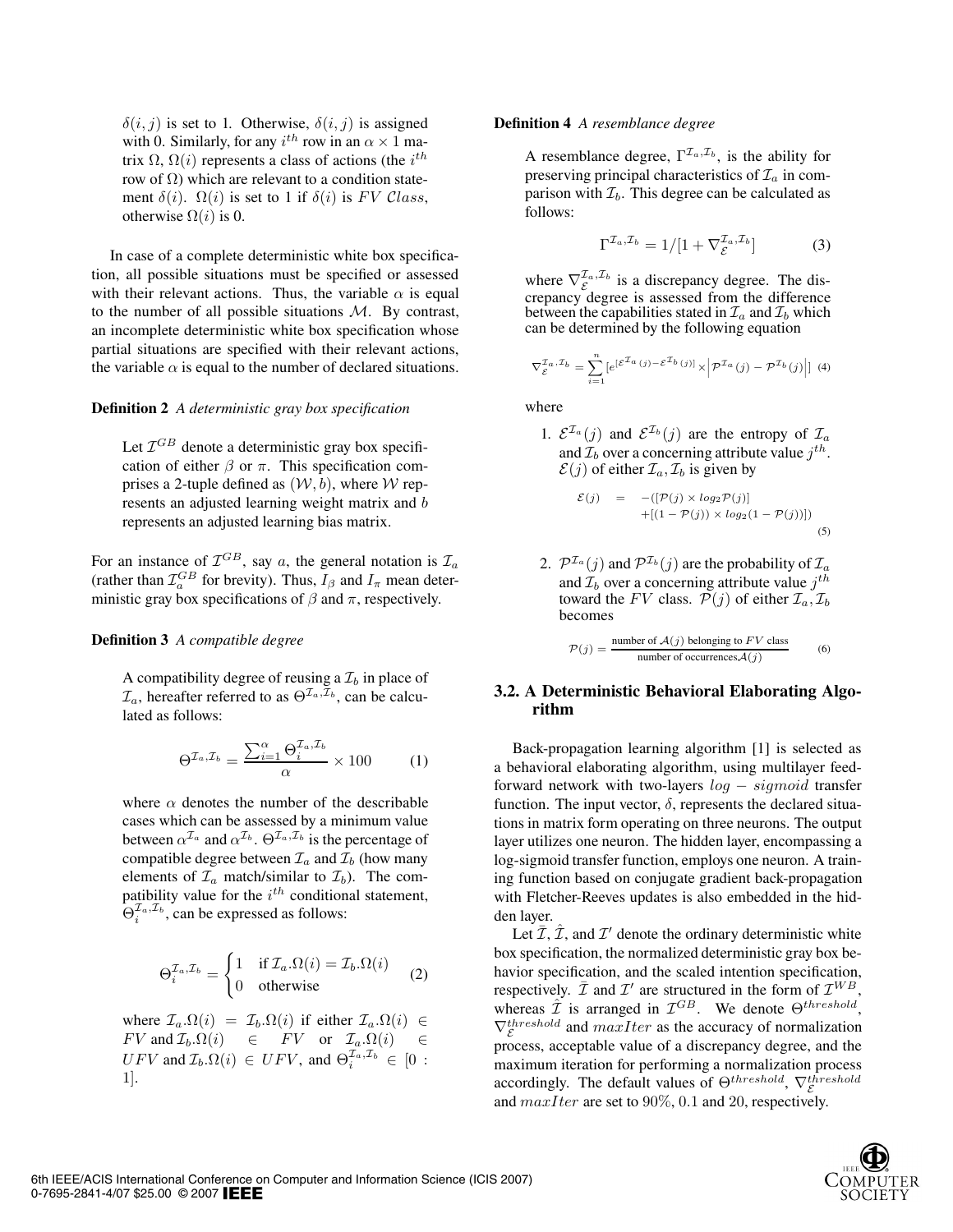A pivotal process of this algorithm is  $\bar{\mathcal{I}}$ - $\hat{\mathcal{I}}$  normalization to determine  $\hat{\mathcal{I}}$  whether  $\hat{\mathcal{I}}$  is, in general, approximately equal or close to  $\bar{\mathcal{I}}$ . Thus, the results of this step yield components of temporary  $\hat{\mathcal{I}}$ , namely, 1)  $\mathcal{W}^1$  a weight matrix of the input  $(1^{st})$  layer represented by an  $S \times n$  matrix, 2)  $\mathcal{W}^2$  a weight matrix of the hidden ( $2^{nd}$ ) layer represented by a  $1 \times S$  matrix, 3)  $b<sup>1</sup>$  a bias matrix of the input (1<sup>st</sup>) layer represented by an  $S \times 1$  matrix, and 4)  $b^2$  a bias matrix of the hidden  $(2^{nd})$  layer represented by a  $1 \times 1$  matrix, where S is the number of learning neurons. The default value of S is set to  $\mathcal{N}$ .

Algorithm 1 *A deterministic behavior elaborating algorithm*

- 1. Create  $\bar{\mathcal{I}}$  consisting matrices  $\bar{\mathcal{I}}.\delta$  and  $\bar{\mathcal{I}}.\Omega$  from an ordinary rule-based specification, which is a deterministic white box intention specification.
- 2. Create a complete decision making situation matrix,  $\delta^c$

#### 3. REPEAT

- (a) Normalize  $\bar{\mathcal{I}}$  to  $\hat{\mathcal{I}}$  by creating a 2-layers feed forward network with log-sigmoid transfer function.
- (b) Compute a compatible degree  $\Theta^{\bar{\mathcal{I}}, \hat{\mathcal{I}}}$  of reusing  $\hat{\mathcal{I}}$ in place of  $\bar{\mathcal{I}}$  from Equation 1.
- (c) Scale up  $\hat{\mathcal{I}}$  to  $\mathcal{I}'$  according to  $\delta^c$  with log-sigmoid function.
- (d) Calculate a discrepancy degree  $\nabla_{\mathcal{E}}^{\bar{\mathcal{I}},\mathcal{I}'}$  of  $\bar{\mathcal{I}}$  and  $\mathcal{I}'$ from Equation 4.

(e) IF [iteration = 1] OR 
$$
\left[\Theta^{\bar{\mathcal{I}}, \hat{\mathcal{I}}} < \Theta^{min}\right]
$$
 OR  $\left[\left(\Theta^{\bar{\mathcal{I}}, \hat{\mathcal{I}}} = \Theta^{min}\right)AND(\nabla^{\bar{\mathcal{I}}, \mathcal{I}'}_{\mathcal{E}} < \nabla^{min}_{\mathcal{E}})\right]$   
\ni.  $\Theta^{min} = \Theta^{\bar{\mathcal{I}}, \hat{\mathcal{I}}}$   
\nii.  $\nabla_{\mathcal{E}}^{min} = \nabla_{\mathcal{E}}^{\bar{\mathcal{I}}, \mathcal{I}'}$   
\niii. Set output  $\hat{\mathcal{I}} = \hat{\mathcal{I}}$   
\nENDIF

(f) Increase the value of iteration by 1

$$
\text{UNITL}\left[ (\Theta^{\bar{\mathcal{I}},\hat{\mathcal{I}}} < \Theta^{threshold}) \text{AND}(\nabla^{\bar{\mathcal{I}},\mathcal{I}'}_{\mathcal{E}} < \nabla^{\min}_{\mathcal{E}}) \right] \\ \text{OR}[iteration > \text{maxIter}]
$$

According to the process specified in Algorithm 1, these followings conditions must hold true:

- 1.  $\Theta^{\bar{\mathcal{I}}, \hat{\mathcal{I}}}$  must be equal or close to 100%, i.e.,  $\bar{\mathcal{I}}.\Omega = \hat{\mathcal{I}}.\Omega$ , that the decision making of  $\mathcal{\bar{I}}$  according to the information specified in  $\bar{\mathcal{I}}$  must be equivalent.
- 2.  $\nabla_{\mathcal{E}}^{\hat{\mathcal{I}},\mathcal{I}'}$  must be equal or close to 0, i.e.,  $\nabla_{\mathcal{E}} \approx \epsilon$ , where  $\epsilon$  approaches to zero. The entropy of the original specification  $\bar{\mathcal{I}}$  and the assessment of  $\mathcal{I}'$  must be almost equal.

#### **3.3. Matchmaking Process**

The matchmaking process is a process of finding the most relevant service in comparison with  $\beta$ . The process is described in Algorithm 2.

#### Algorithm 2 *A matchmaking algorithm*

- 1. Create a complete decision making situation matrix,  $\delta^c$
- 2. Determine the value of both  $\hat{\beta}$  and  $\hat{\pi}$  for all possible situations obtained from  $\delta^c$  with log-sigmoid transfer function.
- 3. Calculate the compatible degree of  $\hat{\pi}$  according to  $\hat{\beta}$ ,  $\Theta^{\hat{\beta},\hat{\pi}}$ , in accordance with Equation 1.
- 4. Find a set of candidate services (Π) that have the compatible degree within  $\sigma$ , where  $\sigma$  is an acceptable compatible degree of reusing  $\pi$  in place of  $\beta$ .
- 5. Find the most proper service that has the highest compatible degree. The result of this step is the most proper service,  $\tau$ . This service is the service having the maximum value of the  $\Theta^{\hat{\beta},\hat{\pi}}$

$$
\tau : \tau \subseteq \tilde{\tau}, \tau = \{ \tau | \forall(\tau), \text{ where } \Gamma(\beta, \tau) = \max(\Gamma^{\beta, \tilde{\tau}}) \}
$$

Hence,  $\tau$  is the selected service having the smallest discrepancy between  $\beta$  and  $\pi$ .

Consequently,  $\sigma$  is used as an indicator to measure user's satisfaction. The candidate services are the services that have a compatible degree greater than an acceptable compatibility value specified by the user.

## 4. Experiments

There were three fundamental approaches conducted in the experiment.

- 1. Broker<sup>ND</sup> performs service validation algorithm on a table-based specification approach which is a nondeterministic behavioral specifications approach.
- 2.  $\mathcal{B}roker^{WB}$  performs matchmaking algorithm based on  $\mathcal{I}^{WB}$  which is a deterministic behavioral specification approach.
- 3.  $\mathcal{B} \mathit{roker}^{\mathit{GB}}$  performs service validation algorithm based on  $\mathcal{I}^{GB}$  which is a deterministic behavioral specification approach.

The test cases employed in this paper were generated based on discrete data that were uniformly distributed, i.e., data were evenly drawn from  $\beta$  and  $\pi$ . Two scenarios were considered, namely, equivalent matchmaking and inequivalent

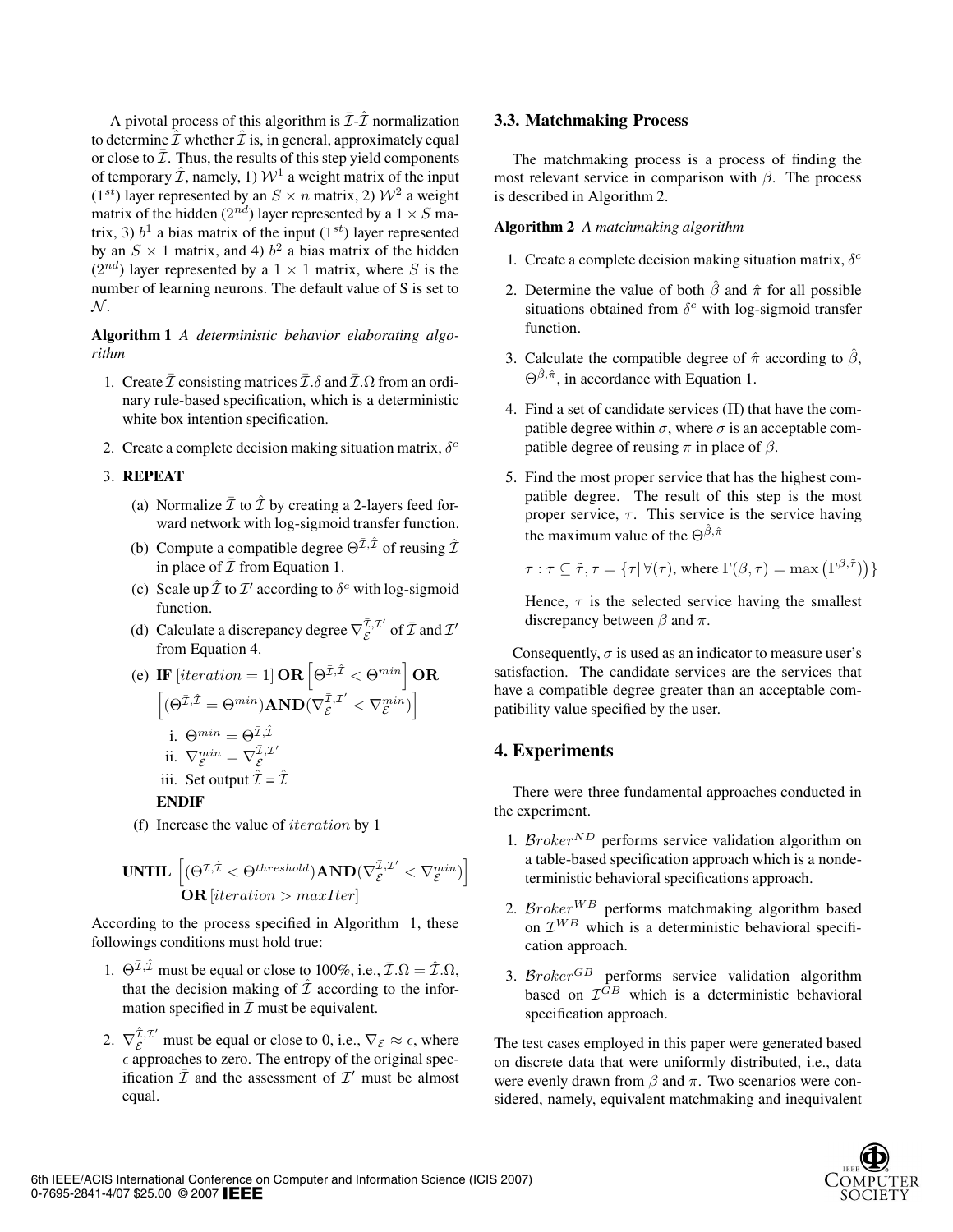matchmaking. The former was exercised in case of  $\alpha^{\beta}$  and  $\alpha^{\pi}$  were equal, whereas the latter took place otherwise. In latter case, scaled deterministic white box specification was performed.

There were 100 test cases of equivalent match performed.  $\mathcal{B}roker^{WB}$  was then employed to derive a benchmark result, whereby the accuracy of the proposed model could be obtained from the difference between this benchmark result and result obtained from  $\mathcal{B}roker^{GB}$ .



**Figure 1. The degree of accuracy of the equivalent match**

The value of  $\overline{I}$ ,  $\hat{I}$  and  $I'$  were applied to determine  $\Theta^{\bar{\mathcal{I}}, \bar{\mathcal{I}}}, \Theta^{\hat{\mathcal{I}}, \mathcal{I}'}, \nabla_{\mathcal{E}}^{\bar{\mathcal{I}}, \hat{\mathcal{I}}},$  and  $\nabla_{\mathcal{E}}^{\bar{\mathcal{I}}, \mathcal{I}'}$  based on Algorithm 1. Fig-<br>ure 1 depicts compatibility results from  $\mathcal{B}roker^{WB}$  and  $\mathcal{B}roker^{\mathbb{G}B}$ , represented by dotted-line and solid-line, respectively. The average and standard deviation differences are 1.62% and 2.20%. Generally, the lower difference value reflects the higher accuracy degree achieved.

For equivalent matchmaking, similar procedures were carried out based on Algorithm 2. which yielded the accuracy at 98.32%. Inequivalent match, on the other hand, measured the incompute agent intention specification. The size of conditional statement in  $\pi s$  was equal to  $\mathcal{M}$ , whereas  $\beta$ s varied between 10-30% of M. The assumption of this experiment was that all common attributes has to be stated as concerning attributes of  $\beta$ s with uniform probability. In other words, all common attributes had to relate to one or more conditions specified in each test case of  $\beta$ .

Compatibility results obtained from  $\mathcal{B}roker^{WB}$  and  $\mathcal{B}roker^{GB}$  are compared. The compatible degrees between  $Broke<sup>WB</sup>$  and  $Broke<sup>GB</sup>$  are 55.34%, 98.21%, respectively. The corresponding standard deviation are 14.66% and 1.79%, respectively. As can be seen from Figure 2, the results achieved by  $\mathcal{B}roker^{WB}$  are two times lower than those from  $\mathcal{B}roker^{GB}$ .

## 5. Evaluation of the results

Assessments for quality of matchmaking algorithm were carried out by means of recall and precision measurements.



**Figure 2. Box plots illustrating the results from the inequivalent match**

The experiment was conducted on the blueprints over three groups of data, namely, complete basis intention  $\mathcal{G}^0$ , complete synthetic intention  $G<sup>1</sup>$ , and incomplete basis intention  $\mathcal{G}^2$ . The target  $\mathcal{G}^2$  symbolized the required  $\beta$ s attempting to match with  $G^0$  and  $G^1$ . Due to unequal size of the three groups, in particular  $\mathcal{G}^2$ , scaling (Algorithm 1) was performed. Subsequent matchmaking (Algorithm 2) was carried out to measure  $\beta(t)$  of  $\mathcal{G}^2$  against the  $i^{th}$ service of  $\mathcal{G}^0$  and  $\mathcal{G}^1$  through  $\mathcal{B}roker^{ND}$ ,  $\mathcal{B}roker^{WB}$  and  $\mathcal{B}roker^{GB}$ . Match measure process went through each element via  $\Pi(t)$  as $\Pi(t) = {\pi^0(t), \pi^1(t), \pi^2(t)}$ , where  $\pi^{0}(t)$ ,  $\pi^{1}(t)$  and  $\pi^{2}(t)$  were  $t^{th}$  elements of group  $\mathcal{G}^{0}$ ,  $\mathcal{G}^{1}$ and  $G^2$ , respectively. Comparative results  $\mathcal{B}roker^{ND}$  (nondeterministic match),  $\mathcal{B}roker^{WB}$  (conventional deterministic match), and  $\mathcal{B}roker^{GB}$  (scaled deterministic match) are illustrated in Table 1. As matchmaking process was executing, precision and recall statistics were collected from each Broker mandated by Π.

| Table 1. Instances of results from all Brokers |  |  |
|------------------------------------------------|--|--|
|------------------------------------------------|--|--|

| Measurement                                       | $\mathcal{B}roker^{\mathcal{N} \mathcal{L}}$ | $\mathcal{B}roker^{WB}$                  | $\mathcal{B}roker^{GB}$                  |
|---------------------------------------------------|----------------------------------------------|------------------------------------------|------------------------------------------|
| (1) Set of total relevant<br>services             | $\mathcal{G}^{0}(1), \mathcal{G}^{2}(1)$     | $\mathcal{G}^{0}(1), \mathcal{G}^{2}(1)$ | $\mathcal{G}^{0}(1), \mathcal{G}^{2}(1)$ |
| (2) Set of total services ( $\tau$ )<br>retrieved | $\mathcal{G}^{0}(1), \mathcal{G}^{2}(1),$    | $\mathcal{G}^{0}(1)$                     | $\mathcal{G}^{0}(1), \mathcal{G}^{2}(1)$ |
| (3) Set of total relevant<br>services retrieved   | $\mathcal{G}^{0}(1), \mathcal{G}^{2}(1)$     | $G^0(1)$                                 | $G^{0}(1), G^{2}(1)$                     |
| (4) Precision                                     | 0.67                                         | 1.00                                     | 1.00                                     |
| $(5)$ Recall                                      | 1.00                                         | 0.5                                      | 1.00                                     |

As shown in Table 1, set  $\tau s$  obtained from  $\mathcal{B}roker^{ND}$ can be regarded as the superset of total relevant service set.